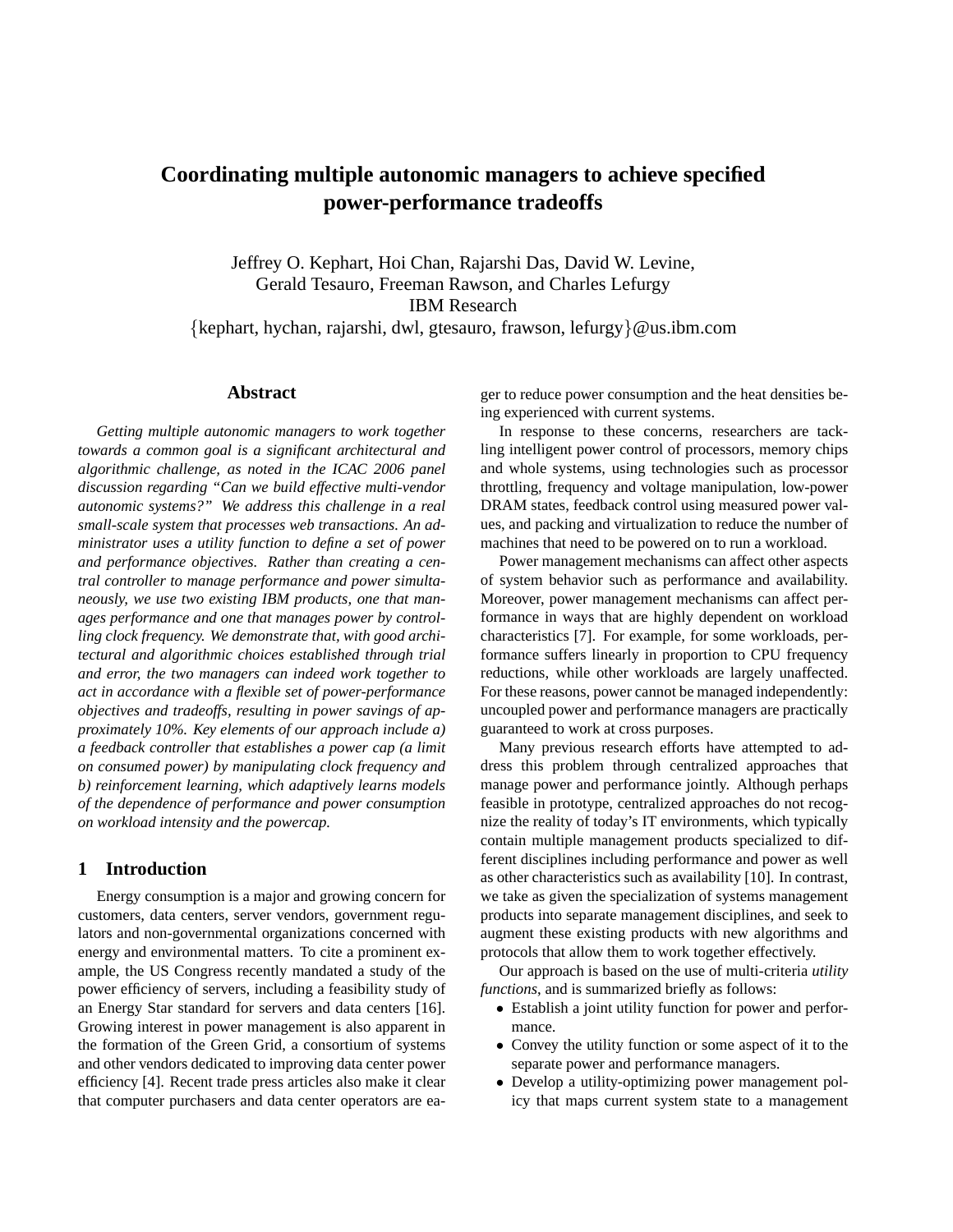action such as setting a power cap on a particular system, or turning machines on and off.

- During runtime, execute the power management policy within the power manager.
- Feed relevant information (e.g. processor frequency) back to the performance manager.

The particular joint utility function  $U_{pp}(\text{RT}, \text{Pwr})$  of the vector of response times RT and power consumed Pwr that we use in this paper subtracts a linear power cost from a performance-based utility  $U(\mathbf{RT})$ :

$$
U_{pp}(\mathbf{RT}, \mathbf{Pwr}) = U(\mathbf{RT}) - \epsilon * \mathbf{Pwr}
$$
 (1)

where  $\epsilon$  is a tunable coefficient expressing the relative value of power and performance objectives. However, our approach also admits more general functional forms of  $U_{nn}$ . For example, one could consider a "performance value per watt" objective function  $U_{pp} = U(\mathbf{RT})/\text{Pwr}$ , or a simple performance-based utility  $U_{pp} = U(RT)$  coupled with a constraint on total power.

In essence, our approach is agent-based: the two managers can be regarded as two interacting agents in a multiagent system. While multi-agent environments frequently enable explicit *negotiation* between agents, the initial approach described in this paper is negotiation-free. The power manager receives state information from the performance manager. Then, using its power measurements, it applies a power policy attempting to maximize the joint utility  $U_{nn}$ , implicitly accounting for whatever power-unaware decisions are made by the performance manager. The performance manager is unmodified, with a single exception: it receives information about the dynamically varying CPU frequencies from the power manager. This is clearly a special case of the more general situation where negotiation is required; ultimately we wish to determine the amount and type of negotiation that is needed.

Although our ultimate goal is to optimize multiple aspects of data center behavior such as performance, power, and availability, the current study considers only how to manage performance and power for a small cluster of blade systems in a single chassis. A blade-based system shares power and cooling resources among a number of separate blades but offers some centralized control over both the individual blade systems and the shared resources. The sharing of power and cooling requires that the blades be managed as a group rather than as stand-alone systems.

After discussing related work in the following section, Section 3 of the paper presents an overview of our system architecture and implementation. Section 4 describes our experimental setup (4.1), presents two approaches to deriving power policies, one hand-designed using offline measurements, and one based on machine learning (4.2), and presents experimental results (4.3). Section 5 discusses conclusions and next steps in our ongoing research.

## **2. Related work**

Many studies have proposed using processor performance states to meet an SLA performance requirement while reducing energy use. Wang et al. simulate a technique that uses optimal control theory to derive a schedule of processor frequency control [17]. It depends only on the global queue length being broadcast to each server and can therefore scale easily as the number of servers increases. Chen et al. simulate a cluster using both predictive queuing models and feedback controllers to derive frequency adjustments for web serving clusters over control intervals lasting several minutes [1]. Horvath et al. control end-to-end delay across a three-tier web service by adjusting the processing speed of the servers in each tier[5]. This technique uses a 200 ms control period and is more reactive to surges in workload and has been shown to save 30% energy use in their implementation on real servers.

In our work, both the SLA and peak power consumption are constraints. We cannot directly set the processor frequencies as in other studies because the frequencies are under the control of a server-level peak power manager, which is required for ensuring power reliability and safety at the enclosure and cluster level. The power manager in the firmware of each server adjusts processor speed several times a second, which would be impractical to do by an external controller in a large cluster. Instead, we set the power budgets that each server may use, which indirectly raises and lowers the performance level of the server. This methodology allows us to integrate our technique with power management products that will soon be available in the marketplace [2].

Previously, we have shown that a power manager embedded in the firmware of a server can precisely control the server's power consumption using feedback control [18]. This technique consists of a proportional controller coupled with a first-order sigma-delta modulator adjusting the clock throttling setting of the processor to adhere to a given power supply constraint. The work reported in this paper uses the same feedback controller and power measurement circuit, except that we have modified the firmware to improve the precision of the power measurement tenfold.

Femal et al. [3] allocate power budgets among a cluster of homogeneous servers using linear programming at each control interval. They use forecasts of each node's contribution to work done by the cluster during each control interval to set the budgets. Blade enclosure-level power optimization has been studied by Ranganathan et al. [11] Their enclosure controller takes a SLA performance requirement and power constraint as input and directly manipulates the processor frequencies to meet the constraints. Their results are based on simulation of power management algorithms which require modeling the dependence of server power consumption to the OS-reported processor utilization. Our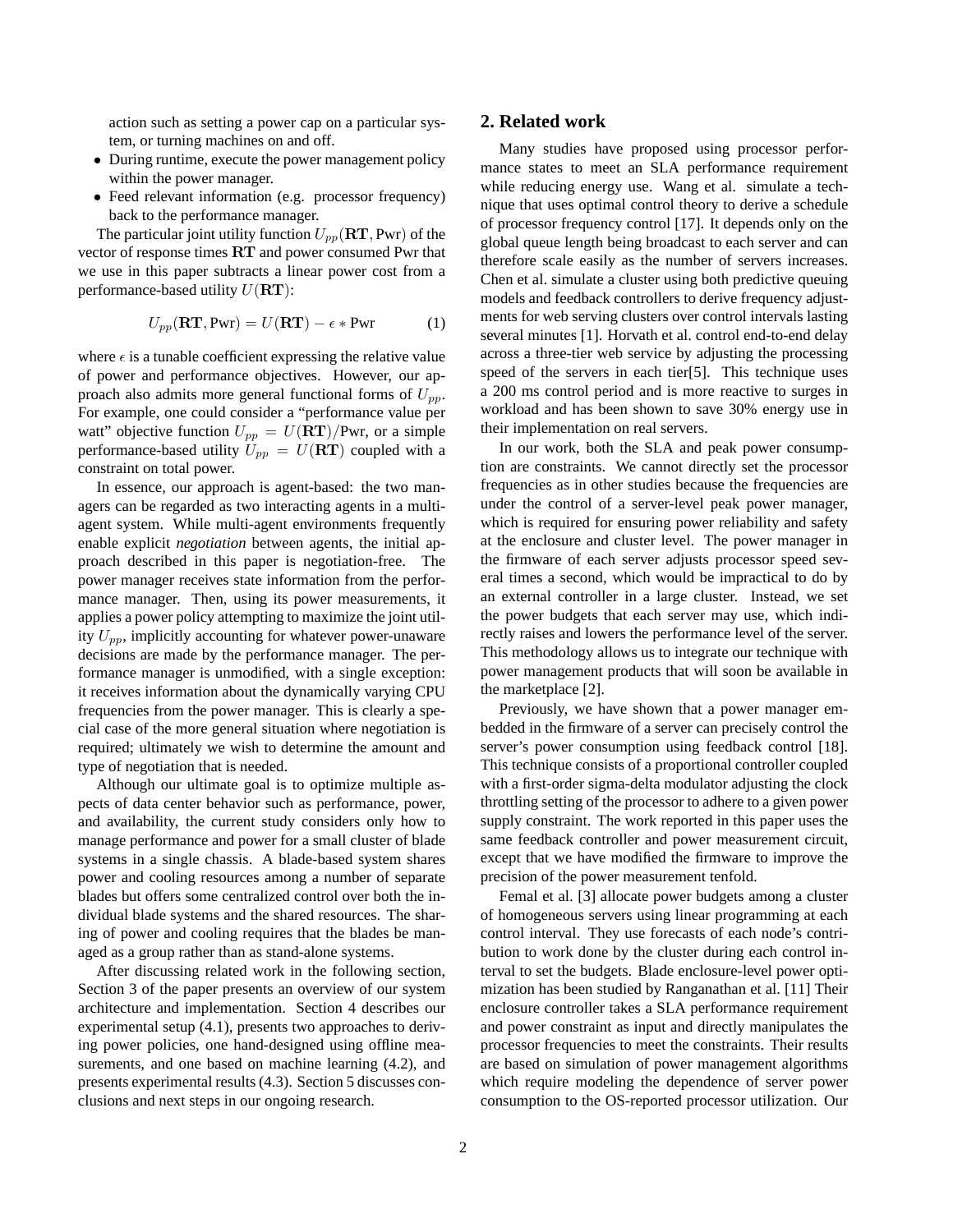framework is different from these approaches in that we assume the nodes are heterogeneous, and may therefore display different power and performance characteristics. We employ a novel use of machine learning to identify these unique characteristics for each server, reducing manual parameter tuning for large clusters.

## **3 System Architecture and Implementation**

Figure 1 provides a high-level overview of our experimental testbed. In brief, a Workload Generator produces a single workload with dynamically varying intensity, which is routed by a Workload Distributor to set of blades contained in a single chassis. The Workload Distributor's routing policy is set within WebSphere Extended Deployment (WXD)[6], a managed multi-node webserver environment comprising extensive data collection and performance management functionality, described in more detail below. WXD also manages control parameters on individual blades, such as the maximum workload concurrency. Power on each blade is managed dynamically based on current power and performance data, using a control policy set by our Power Manager module as detailed below. Our architecture also allows manager-to-manager interactions between the Power Manager and WXD, as discussed in section 3.3.

Our data collection approach integrates several different data sources to provide a single, consistent view. Several dozen elements of performance data, such as mean response time, queue length and number of CPU cycles per transaction, are collected by the WXD data server, a daemon running on WXD's deployment manager. We also run local daemons on each blade to provide CPU utilization per blade, and current CPU frequency, taking into account both the true frequency and any effects due to the current level of processor throttling. The CPU on each blade also contains firmware that collects current power measurements [18]; these are polled using IPMI commands sent from the Blade-Center management module. A data collector receives the several streams of data described above and provides a synchronized report to the policy evaluator at a configurable logging interval  $\tau_l$  (typically set to 5 seconds). Data generated on much faster time scales than  $\tau_l$  are time-averaged over the interval, otherwise the most recent values are reported.

#### **3.1 Power Manager details**

The Power Manager module uses a collection of TCL and C programs to compute the desired power management actions (i.e. per-blade power budgets, or "powercaps"), along with extensive standard Unix/ssh tooling to drive the OS and middleware components. The powercaps are relayed by IPMI commands to blade firmware containing a feedback controller to implement the desired cap. As described in [18], the controller combines a proportional con-



*Figure 1:* Overview of testbed environment.

troller with a first-order sigma-delta modulator adjusting the frequency setting of the processor to adhere to a given powercap. The controller is designed to work within the time constraint of the power supply overload condition, making adjustments every 64 msec. When the server uses less power than the powercap, it runs at full speed. When it seeks to use more power than the powercap, it runs at a reduced frequency to precisely meet the constraint. Our implementation increases the precision of the firmware power measurement by a factor of 10, from 1 watt to 0.1 watt.

The performance overhead introduced by data collection and power management has not been quantified, but it is expected to be negligible because in neither instance does the code execute on the managed blades.

#### **3.2 WXD performance management**

WebSphere Extended Deployment (WXD) is an advanced middleware application server environment. The features of WXD most relevant to our experiments are as follows. WXD provides a facility to set performance targets for each installed web application. It provides a load balancing reverse proxy (the "On Demand Router") that directs requests to individual servers such that the performance targets are met. WXD also has a resource controller that monitors response times and other performance metrics, and periodically recomputes the resource allocation parameter values (concurrency limits) used by the proxy. This is performed by first estimating  $\alpha_{s,a}$ , the average CPU resource (cycles/second) required per request by application a on server s, by linear regression on observations over the last 20 t time periods  $(= 5 \text{ minutes})$ :

$$
\rho_s^t \Omega_s^t = \sum_a \alpha_{s,a} N_{s,a}^t \lambda_{s,a}^t \tag{2}
$$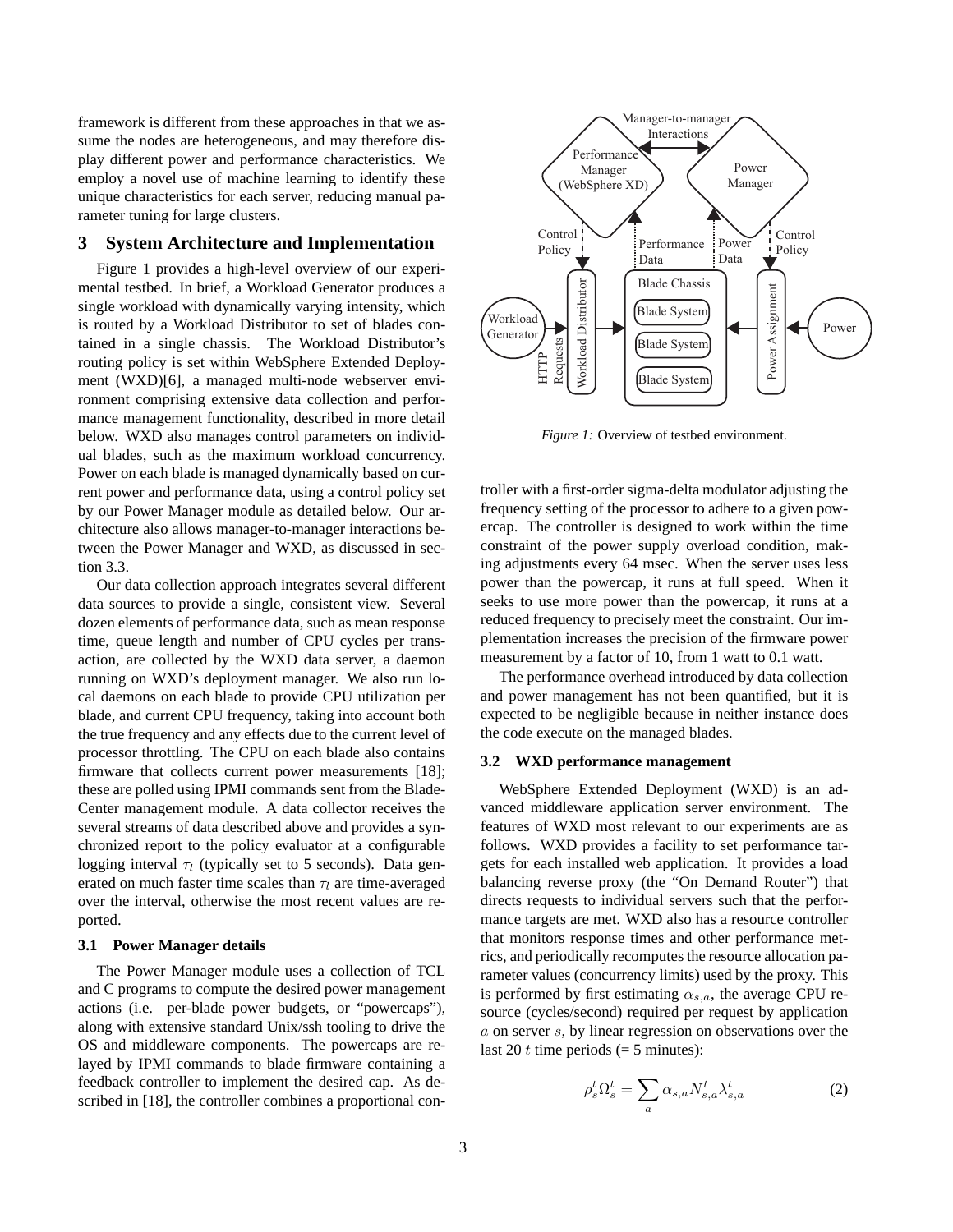where, for each server s,  $\rho_s$  is the CPU utilization,  $\Omega_s$  is its CPU capacity or frequency (in cycles/second),  $N_{s,a}$  is the number of concurrent requests executed for application a, and  $\lambda_{s,a}$  is the throughput per concurrent request. Given the  $\alpha_{s,a}$  estimates, WXD then solves for new concurrency limits  $N_{s,a}^*$ , with the aim of achieving 90% utilization on each server, based on current empirical data at time t:

$$
\rho_s^* \Omega_s^t = \sum_a \alpha_{s,a} N_{s,a}^* \lambda_{s,a}^t. \tag{3}
$$

#### **3.3 Autonomic Manager Interactions**

We expect that integration of disparate autonomic managers will be an important research and practical challenge, since such managers may be made by multiple vendors, may manage to different criteria and may operate on vastly different time scales. For example, in our work we inadvertently discovered that WXD needed to be given current CPU frequencies when collaborating with our Power Manager module. This finding, while perhaps unsurprising in hindsight, points out what we expect will be a general need to identify a minimal data set to communicate between managers in order for them to work together effectively.

To illustrate the above point, Figure 2(a) shows behavior resulting when our power and performance managers operate without giving feedback to each other. The experiment (the setup for which is described in the next section) is extremely simple: we hold the workload intensity (number of clients) fixed, and we use a single blade with fixed powercap  $p_{\kappa} = 100W$ , so we'd expect WXD to have no trouble in finding a steady-state performance management policy. Yet we see numerous state variables such as CPU utilization and frequency showing persistent large amplitude oscillations.

Careful study revealed that, in the absence of feedback, WXD assumes that the server is running at its default CPU speed  $\Omega = 3000$ MHz whereas due to power management, the speed was generally less than this, and variable. This eventually causes WXD's  $\alpha$  estimates to become too large, whereupon Equation 3 dictates that WXD should reduce the concurrency level  $N^*$ , effectively throttling the workload. The throttling eventually leads to reduced CPU utilization and power consumption, which causes the Power Manager to increase CPU speed to keep power close to the desired cap. Ultimately, this leads to reduced  $\alpha$  values, leading WXD to increase  $N^*$ . The entire cycle repeats several times during the experiment.

The obvious solution is to provide the correct CPU frequency as measured by the power manager to WXD. This quells the self-induced oscillations, as seen in Figure 2(b). This minimal level of information feedback is sufficient to stabilize the performance and power metrics over a long period of time, signifying strong and enduring coordination between the two autonomic managers.



*Figure 2:* Effect of CPU frequency feedback on system behavior. (a) WXD receives no feedback (b) WXD receives feedback.

## **4 Experiments**

We ran a series of experiments to establish whether we could effectively control the powercap dynamically to manage to a specified tradeoff between performance and power, as expressed in a utility function. After describing the experimental setup in section 4.1, we discuss in detail two methods for deriving dynamic powercap control policies in section 4.2, following this with a description of experimental results in section 4.3.

#### **4.1 Experimental setup**

Our experiment setup contains a rack of 7 somewhat heterogeneous IBM eServer xSeries HS20 blades running SUSE Linux Enterprise 9 Service Pack 3. A single installation of WXD is configured with the deployment manager residing on one blade and an ODR (On Demand Router)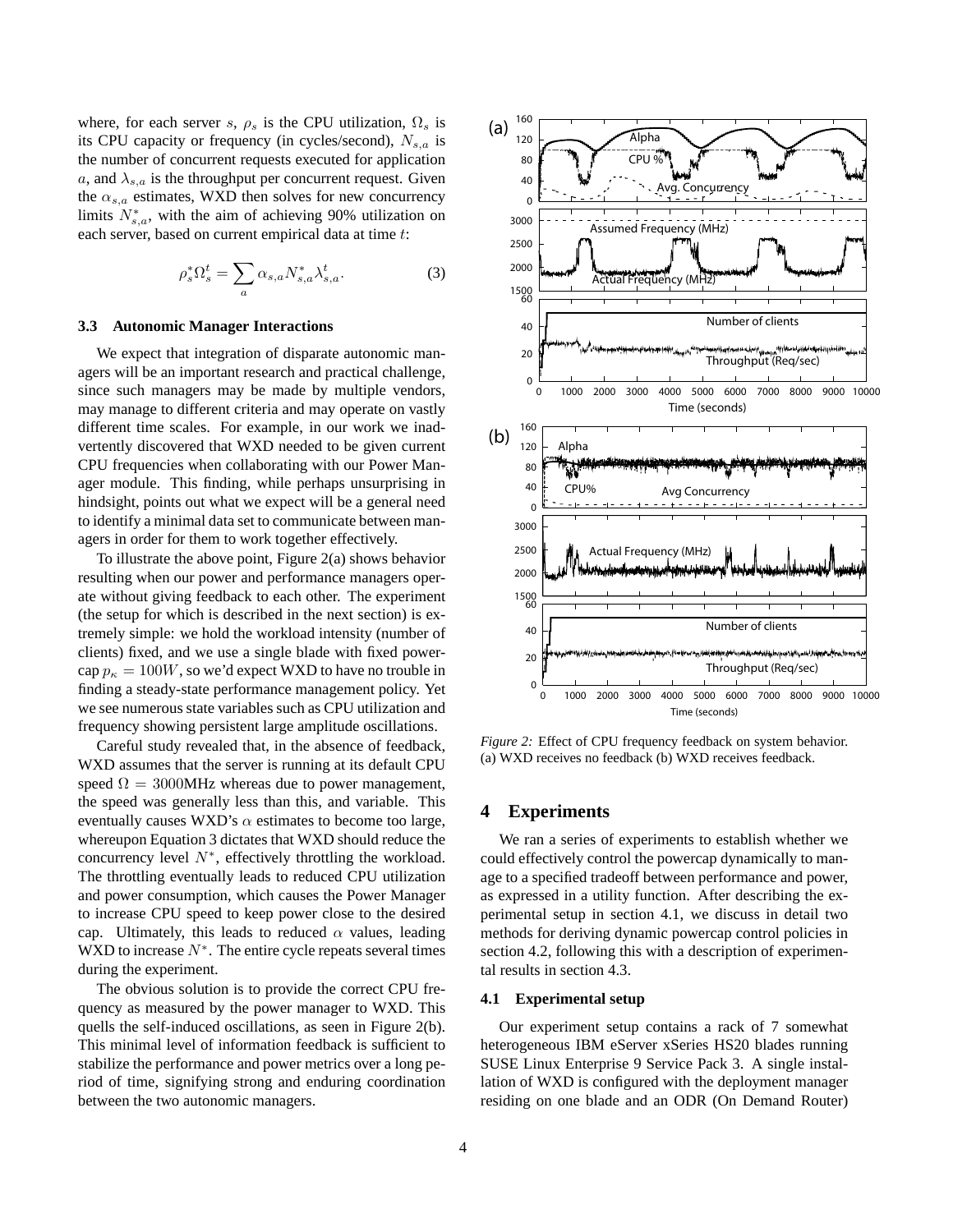residing on another; the remaining 5 blades are available as server nodes. While we have conducted experiments using multiple blades, here we focus on an in-depth analysis of experiments involving a single blade, Goldensbridge (GB). GB has an Intel Xeon 3.00 GHz processor with 1MB of level 2 cache and 2GB of DRAM. It is configured with hyperthreading enabled, so that two virtual processors are visible to the OS. Like the other blades, GB includes service processor firmware that supports peak power capping and power measurement, as described in section 3. For the test application, GB could serve up to 30-40 clients and still meet the 1000 millisecond average response time threshold. The power manager runs on a separate Windows-based system located outside the BladeCenter enclosure.

The workload is generated by the Wide-Spectrum Stress Tool (WSST) included in the IBM Web Services Toolkit. WSST contains a simple web-based application, which we configured to have a single service class. The workload intensity is controlled by varying the number of clients  $n_c$  sending requests to the ODR. For each client, we use a closed-loop workload generator [8] with a think time drawn from an exponential distribution with mean 125 msec. We varied  $n_c$  using a statistical model of web traffic derived from observations of a highly accessed Olympics web site [13].

WXD permits an administrator to establish a simple performance utility function expressing the value of attaining a given average response time. One way in which the utility function can be elicited is via a simple template: the administrator inputs a response time target  $RT_0$  and selects one of seven importance levels ranging from very low to very high. These two parameters are mapped to a simple utility function  $U(RT)$ . In our experiments, we employed the type of power-performance utility function given by Eq. 1, in which the performance part of the utility function is 1.0 when the response time is less than the response time threshold and drops linearly with response time when it exceeds the threshold. Formally, the combined power-performance utility function can be expressed as:

$$
U_{pp}(\text{RT}, \text{Pwr}) = U(\text{RT}) - \epsilon * \text{Pwr} =
$$
  
1.0 - (r - 1)\Theta(r - 1) - \epsilon \* \text{Pwr} \t(4)

where  $\Theta$  represents the step function and  $r = RT/RT_0$  denotes the ratio of the current mean response time to the response time threshold. (Note that RT is now a scalar rather than a vector because there is a single service class.)

In all of our experiments, the response target was  $RT_0$  $= 1000$  msec. Adjusting  $\epsilon$  allows one to explore a range of power-performance tradeoffs. For low values of  $\epsilon$  ( $\epsilon \leq$ 0.01), the tradeoff is strongly biased in favor of performance, and power savings are only considered if the performance is less than 1000 msec. If the administrator seeks greater power conservation and is willing to tolerate response times somewhat higher than the nominal response time target of 1000 msec, the value of  $\epsilon$  can be increased to 0.05 or greater.

#### **4.2 Deriving Powercap Policies**

In order to understand how much power could be saved by dynamically manipulating the powercap, we used three different types of powercap policy:

- **Unmanaged**. Power management is turned off, and therefore the processor always runs at the highest clock frequency.
- **Handcrafted**. The powercap policy is a function of the number of clients  $n_c$ ,  $p_{\kappa}(n_c)$ . It is established by conducting exhaustive experiments to map the dependency of power consumption and response time upon the powercap  $p_{\kappa}$  and  $n_c$ .
- **Machine-learned**. The powercap policy is a function of measured state variables that could include  $n_c$ , and is derived via reinforcement-learning methods.



*Figure 3:* Powercap policies: Unmanaged, Hand-crafted, and two machine-learning derived policies for different values of the power cost parameter (0.01 and 0.05).

Instances of these types of powercap policies are illustrated in Figure 3. For the handcrafted policy, the powerperformance tradeoff parameter  $\epsilon$  was set to 0.01. Two different policies derived via machine learning are displayed: one for  $\epsilon = 0.01$  and the other for  $\epsilon = 0.05$ . The policy for the larger value of  $\epsilon$  uniformly sets a lower powercap for a given value of  $n_c$  because the emphasis is being shifted from high performance towards power conservation.

Now we describe the derivation of the handcrafted and machine-learned policies in greater detail.

#### **4.2.1 Handcrafted policy from offline measurements**

Suppose that we have an arbitrary utility function  $U_{pp}(\text{RT}, \text{Pwr})$ , where  $\text{RT}$  represents a vector of response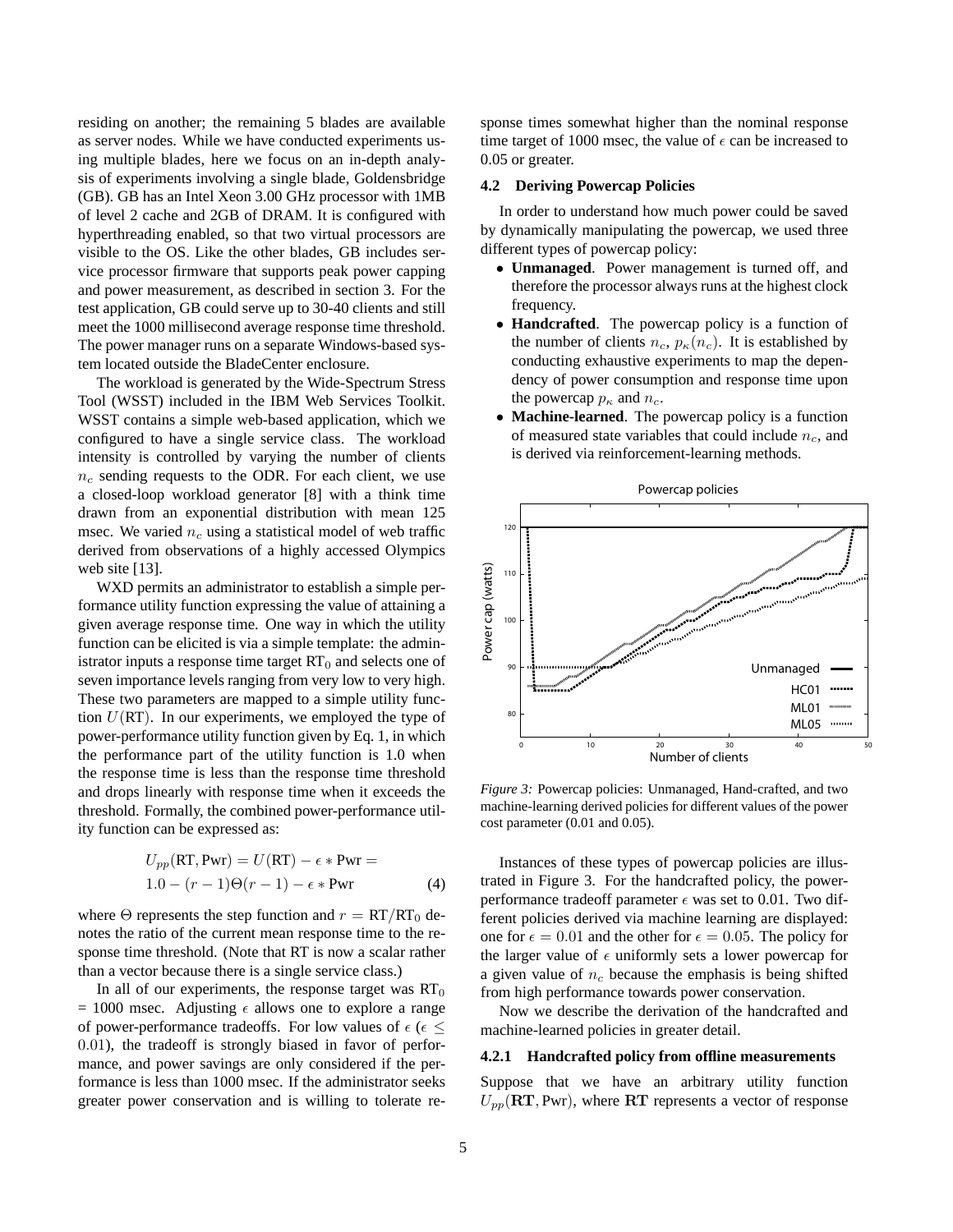times (one for each service class) and Pwr represents the total power allocated to the set of blades used by the application. Then, given models of how response time and consumed power depend upon the workload intensity (expressed in terms of the number of clients  $n_c$ ) and the powercap  $p_{\kappa}$ , we follow [14], substituting them into our utility function  $U_{pp}(\text{RT}, \text{Pwr})$  to obtain an equivalent utility function U' that is purely a function of  $p_{\kappa}$  and  $n_c$ :

$$
U'(p_{\kappa}, n_c) = U_{pp}(\mathbf{RT}(p_{\kappa}, n_c), \mathbf{Pwr}(p_{\kappa}, n_c))
$$
 (5)

Then, from  $U'(p_{\kappa}, n_c)$  we compute the optimal powercap for each possible value of the workload intensity  $n_c$  to generate a powercap policy  $p_{\kappa}^*(n_c)$ :

$$
p_{\kappa}^*(n_c) = \underset{p_{\kappa}}{\arg \max} U'(p_{\kappa}, n_c)
$$
 (6)

Since we use a single service class and a single blade, the vector RT is reduced to a scalar RT and Pwr represents the power consumed by that blade. To obtain the scalar models  $RT(p_{\kappa}, n_c)$  and  $Pwr(p_{\kappa}, n_c)$ , we measured power consumption on GB at extremely low ( $n_c = 1$ ) and high  $(n_c = 50)$  loads, finding that in all cases the power consumption ranged between 75 and 120 watts. Given this range, we established a grid of sample points, with  $p_{\kappa}$  running from 75 watts to 120 watts in increments of 5 watts, and the number of clients running from 0 to 50 in increments of 5<sup>1</sup>. For each of the 10 possible settings of  $p_{\kappa}$ , we held  $n_c$  fixed at 50 for 45 minutes to permit WXD to adapt to the workload, and then decremented  $n_c$  by 5 every 5 minutes. Then, for each of the resulting  $10 \times 11 = 110$ samples, we recorded the average response time and power consumption. The results are summarized in Figure 4.

Figure 4a shows that the response time is a strongly nonlinear function of the powercap and the number of clients. For the smallest values of  $n_c$ , the response time is very low and well below the response time target regardless of the power cap  $p_{\kappa}$ . For moderate to large values of  $n_c$ , the response time can exceed 10000 msec when  $p_{\kappa}$  is 75 watts. Raising  $p_{\kappa}$  to 80 watts has no discernible effect. On closer examination, the reason is clear: at  $p_{\kappa} = 80$  watts the processor stays in its lowest frequency state (375 MHz) the vast majority of the time, so setting the powercap even lower cannot yield significant additional savings. However, as  $p_{\kappa}$ is increased above 80 watts, the response time decreases rapidly until  $p_{\kappa}$  has increased to 110 watts, beyond which there is no further reduction because at this point the chip is already in its highest frequency state.

Figure 4b shows that the consumed power is also a nonlinear function of the powercap and the number of clients, although there is linear dependence on  $p_{\kappa}$  in a broad middle range of  $p_{\kappa}$  and  $n_c$ . For any given value of  $n_c$ , the

Response time vs. power cap and workload intensity (a)



(b) Consumed power vs. power cap and workload intensity



*Figure 4:* a) Experimentally-determined models of a)  $RT(p_{\kappa}, n_c)$ (note log scale) and b)  $Pwr(p_{\kappa}, n_c)$  for GB.

power consumed levels out below roughly  $p_{\kappa} = 85$  watts and above  $p_{\kappa} = 110$  watts. For any given value of  $p_{\kappa}$ , the consumed power rises rapidly as  $n_c$  is increased from zero to some threshold  $n_c$ , beyond which the power consumption does not increase further; the threshold value of  $n_c$  increases nonlinearly with  $p_{\kappa}$ .

The curve labeled HC01 in Figure 3 is a powercap policy computed by inserting the models of Figure 4 into Eq. 5 and then using Eq. 6. The utility function is as described in Eq 4 with  $\epsilon = 0.01$ . One subtlety in performing the arg max operation of Eq 6 is that we need to interpolate values of the response time and power consumption models between sampled grid points of Figure 4. Following Numerical Recipes [9], we simply identified the four nearest neighbors of each point and did a simple linear weighting of their values based on proximity.

Except for when  $n_c \leq 3$ ,  $p_{\kappa}^*(n_c)$  for HC01 is a monotonically increasing function. For extremely low numbers

<sup>1</sup>More precisely, the first measurement was taken for a single client, as a measurement for zero clients is meaningless.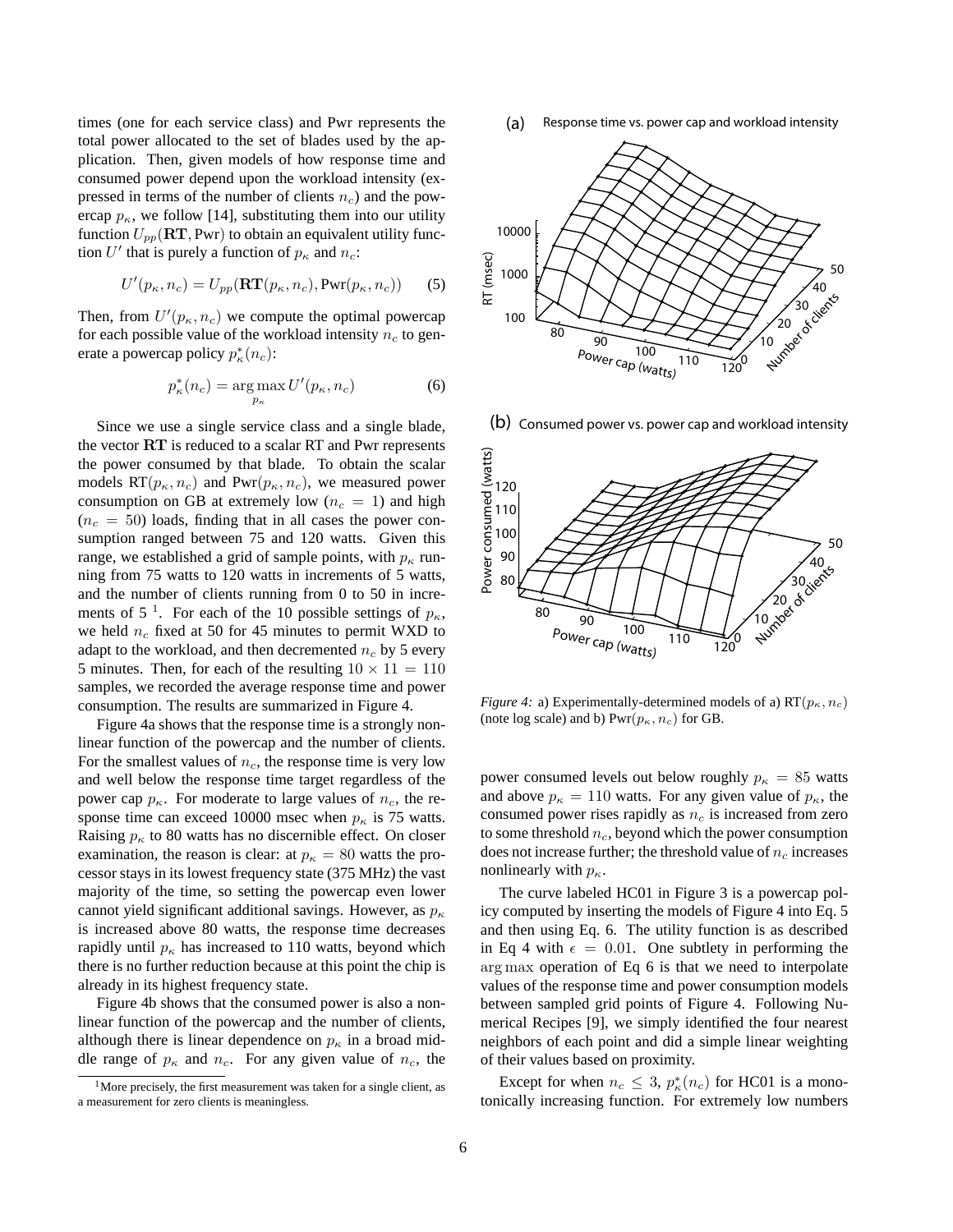of clients, the powercap has very little effect on the power consumption or the response time, so small model inaccuracies can strongly influence the computation of the optimal powercap. For very small  $n_c$ , it matters very little whether the powercap is set to 120 watts (as recommended by HC01) or 85 watts (as one might expect given the monotonicity everywhere else).

#### **4.2.2 Machine learning derived powercap policy**

Our machine learning approach leverages our recent work applying Hybrid Reinforcement Learning to autonomic resource allocation [15]. This entails devising an initial control policy, running the initial policy in the live system and logging a set of (state, action, reward) tuples, and then using standard Reinforcement Learning (RL) to train in batch mode a nonlinear function approximator  $V(s, a)$  estimating cumulative expected reward of taking action  $a$  in state  $s$ . (Since  $U_{pp}$  is our reward function,  $V(s, a)$  estimates the expected sum of all discounted future values of  $U_{pp}$  starting from state  $s$  and action  $a$ .) The learned value function  $V$ then implies a policy of selecting the action in state s with highest expected value, i.e.,  $a^* = \arg \max_a V(s, a)$ .

In implementing an initial policy to be used with Hybrid RL, one would generally want to exploit the best available human-designed policy, combined with sufficient randomized exploration needed by RL, in order to achieve the best possible learned policy. However, in view of the difficulty expected in designing such initial policies, it would be advantageous to learn effective policies starting from simplistic initial policies, as was demonstrated in [15]. We have therefore trained our RL policies using an extremely simple performance-biased random walk policy for setting the powercap, which operates as follows: At every decision point,  $p_{\kappa}$  either is increased by 1 watt with probability  $p_{+}$ , or decreased by 1 watt with probability  $p_ - = (1 - p_+).$ The upward bias  $p_+$  depends on the ratio  $r = RT/RT_0$  of current mean response time to response time threshold according to:  $p_{+} = r/(1 + r)$ . Note that this rule implies an unbiased random walk when  $r = 1$  and that  $p_+ \rightarrow 1$ for  $r \gg 1$ , while  $p_{+} \rightarrow 0$  when  $r \ll 1$ . This simple rule seems to strike a good balance between keeping the performance near the desired threshold, while providing plenty of exploration needed by RL, as can been seen in Figure 5.

Having collected training data during the execution of an initial policy, the next step of Hybrid RL is to design an (input, output) representation and functional form of the value function approximator. For simplicity we use the basic input representation studied in [15], in which the state s is represented using a single metric of workload intensity (number of clients  $n_c$ ), and the action a is a single scalar variable—the powercap  $p_{\kappa}$ . This scheme robustly produces good learned policies, with little sensitivity to exact learning algorithm parameter settings.



*Figure 5:* Random-walk powercap policy.

To represent  $V$ , we propose an innovation taking advantage of the fact that total utility (reward)  $U_{pp}$  in our system, expressed in equation 1, is a linear combination of performance utility U and power cost  $-\epsilon * P \cdot w$ . Since information regarding the reward components is generally available, and since these should have completely different functional forms relying on completely different state variables, we propose training two separate function approximators estimating  $V_{perf}$  and  $V_{pwr}$  respectively. In such a "decompositional reward" approach, the sum of the learned value function components provably converges to the correct total value function [12].

Our approach to learning  $V_{perf}$  makes use of a standard neural network (multilayer perceptron) architecture – we use a single hidden layer with 12 sigmoidal hidden units – combined with an innovative type of neuronal output unit. This is motivated by the shape of  $U$ , which is a piecewise linear function of response time, with constant value for low response times and linearly decreasing for large response times. This functional form is is not naturally approximated by either a linear or a sigmoidal transfer function. However, we can devise an appropriate transfer function by noting that the derivative of  $U$  is a step function (changing from 0 to -1 at the threshold), and that sigmoids give a good approximation to step functions. This suggests using an output transfer function that behaves as the integral of a sigmoid function: specifically, our output transfer function has the form  $Y(x) = 1 - \chi(x)$  where  $\chi(x) = \int \sigma(x)dx + C$ , where  $\sigma(x) = 1/(1 + \exp(-x))$  is the standard sigmoid function, and the integration constant  $C$  is chosen so that  $\chi \to 0$  as  $x \to -\infty$ . We find that this type of output unit is easily trained by standard back-propagation and provides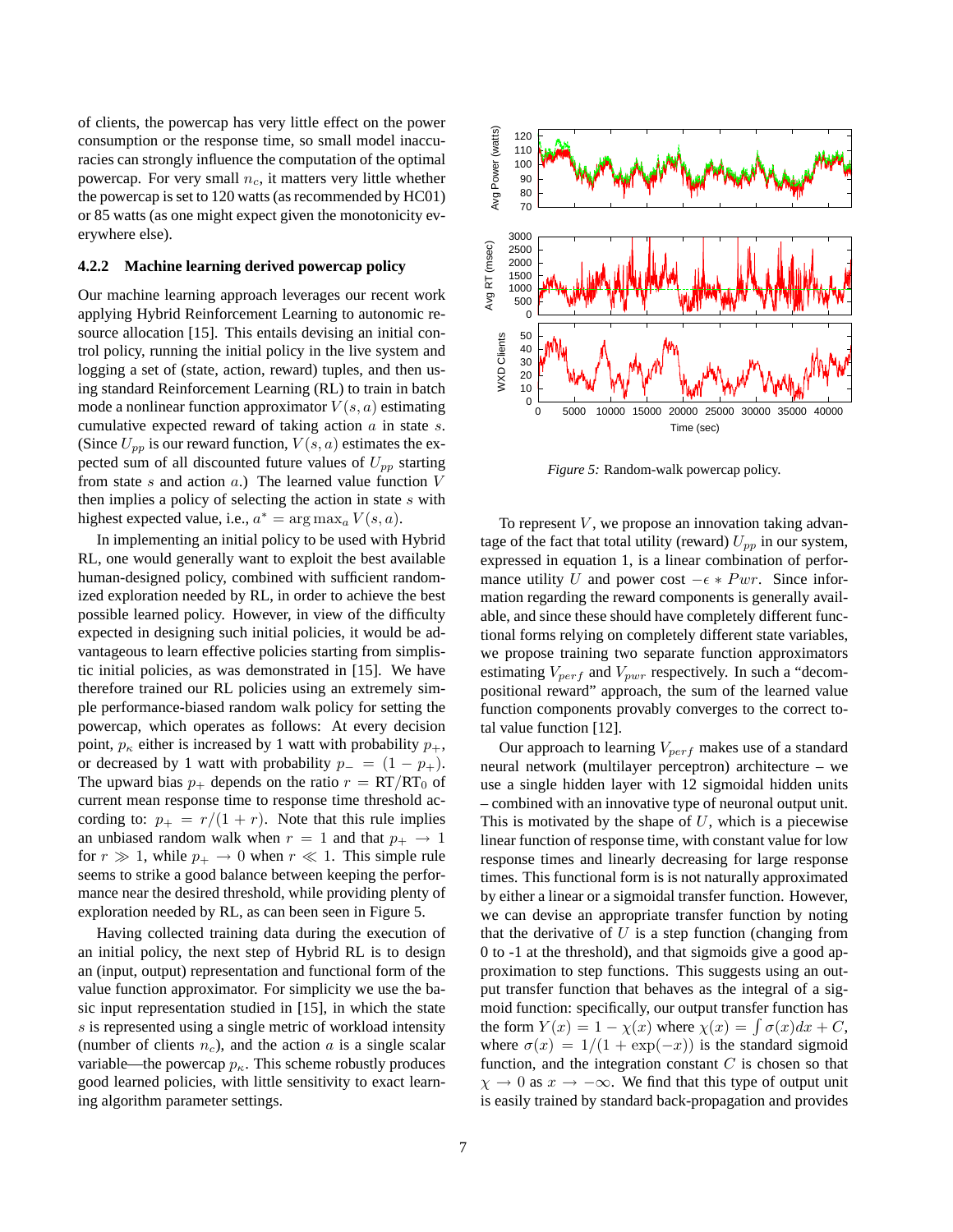quite a good approximation to the true expected rewards.

We have also trained separate neural networks to estimate  $V_{pur}$  using a similar hidden layer architecture and a standard linear output unit. However, we found only a slight improvement in Bellman error over a simple estimator of predicted power  $\cong p_{\kappa}$  (although this is not always a good estimate, as seen earlier). Hence for simplicity we used  $V_{pwr} = -\epsilon * p_{\kappa}$  in computing the overall learned policy maximizing  $V = V_{perf} + V_{pur}$ . Experiments described below used two different  $\epsilon$  values, 0.01 and 0.05, which nicely illustrate a range of power-performance tradeoffs. With  $\epsilon = 0.01$ , the learned policy generally keeps the performance quite close to the threshold value, with limited opportunities for power savings, while at  $\epsilon = 0.05$  the learned policy tolerates ∼20-30% degradations in performance in order to economize more aggressively on power consumption. Both policies are illustrated in Fig. 3.

Again following [15], we use the standard Sarsa RL algorithm, setting the discount parameter  $\gamma = 0.5$ . We usually obtain good convergence to Bellman error minima in ∼5-10K training epochs, requiring only a few CPU minutes on a 3GHz workstation.

#### **4.3 Dynamic power control**

We ran all four of the powercap policies illustrated in Fig. 3 on the same time-varying workload for approximately 10 hours, measuring approximately 50 state variables aggregated by the data collector every 5 seconds from the four different data sources described in section 3. A small subset of the measurements taken from the first 20000 seconds (nearly 6 hours) of each run are displayed in Figures 6-7.

First, we ran the *Unmanaged* powercap policy, which was achieved by setting the powercap to 120 watts. During the course of the experiment, we confirmed that the frequency setting never dropped below the nominal frequency setting for the processor, which was 3000 MHz. The workload intensity  $n_c$ , the response time, and the consumed power are displayed in Fig. 6. Note that, during periods of low workload intensity, the performance is considerably better than necessary. This suggests that the powercap (and thus the frequency) could be reduced during those periods, potentially reducing power consumption without violating the response-time target of 1000 msec.

Next, to see whether we could realize the power savings implied by Fig. 6, we ran the dynamic HC01 powercap policy, with the result shown in Fig. 7(a). Overall, HC01 yields a response time that adheres much more closely to the 1000 msec target by lowering the powercap, and hence the consumed power, during periods of low workload intensity, and raising it when the workload intensity increases again. For example, at  $t = 6000$  sec, the unmanaged policy consumes approximately 109 watts to generate a response



*Figure 6:* Experimental results for powercap policy "Unmanaged".

time of about 350 msec, while HC01 consumes approximately 97 watts to generate a response time of about 900 msec. Since a response time of 350 msec is not regarded by the utility function as being any more valuable than a response time of 900 msec, HC01 is strictly superior at this point in time because it is saving 12 watts of power. While HC01 exceeds the response-time target more often than occurs without power management, the excursions are generally tolerable, and more than made up for by the power savings.

Finally, we ran both of the powercap policies derived by machine learning, with results provided by Figures 7b  $(\epsilon = 0.01)$  and 7c ( $\epsilon = 0.05$ ). The resultant powercap polices are referred to as ML01 and ML05, respectively. As can be seen in Fig. 3, the powercap policies for HC01 and ML01 are fairly similar, with ML01 being slightly less aggressive about power conservation. Thus it is not surprising that ML01 yields a response-time curve that is slightly lower than that of of HC01, and a power-consumption curve that is slightly higher. In contrast, ML05 yields a noticeably different behavior, in which the powercap and consumed power are lower, and the response time target is exceeded much more frequently. For example, at  $t = 6000$ , the response time is about 1000 msec while the consumed power is only 92 watts, resulting in another 5 watts savings at this particular moment in time.

Fig. 8 provides an alternative view of how the various powercap policies affect power consumption and response time by plotting these quantities as a function of the number of clients. Each data point represents approximately 100- 200 samples of moments during the experimental run when  $n_c$  took on a particular value.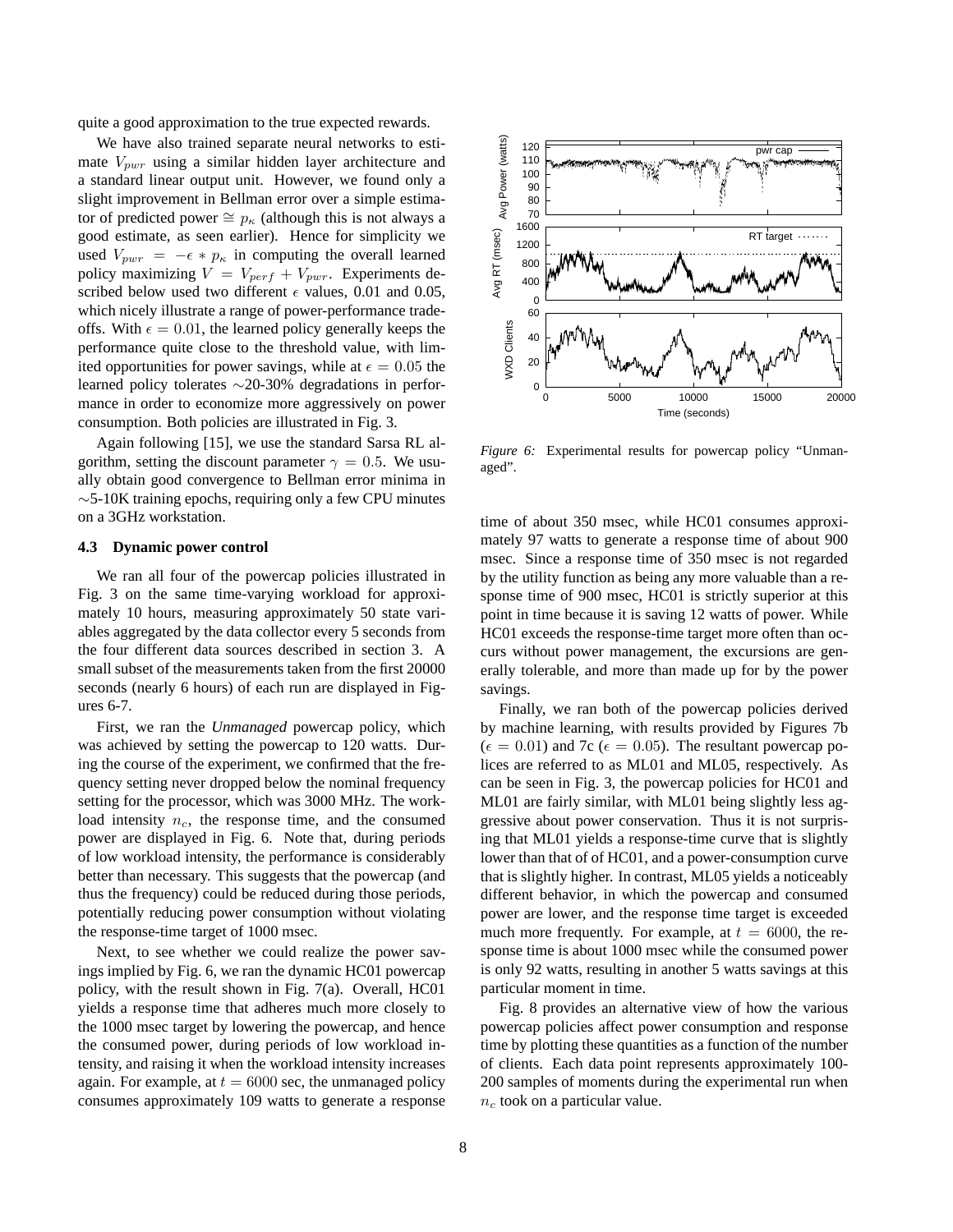

*Figure 7:* Experimental results for powercap policy (a) *HC01*, machine learning (b)  $\epsilon = 0.01$ , and (c)  $\epsilon = 0.05$ .

Interestingly, the power savings occurs within a broad range of moderate workload intensities, approximately  $10 < n_c < 30$ . A little reflection based on experimental results presented earlier in this paper reveals why. When  $n_c$  is very low, the consumed power is small even when the powercap is large, so very little savings are possible. When  $n_c$  is high, the powercap policies all push the powercap to the highest possible value in order to bring the performance within acceptable limits, so there is little opportunity to save power. When  $\epsilon = 0.01$ , a maximal savings of approximately 16 watts, or about 15%, occurs when  $n_c \approx 18$  for both the handcrafted and machine-learned policies, whereas the maximal savings is about 18 watts, or about 17%, for  $\epsilon = 0.05$  at  $n_c \approx 18$ . Since the power never drops much below 80 watts in any case, it is not possible to save more than 30 watts under any circumstances, so this represents about half of the available power savings. Averaged over the full statistical distribution of  $n_c$ , the unmanaged sys-



*Figure 8:* a) Response time and b) consumed power as a function of number of clients for several different powercap policies: FullPower, Policy1000, PolicyML01, PolicyML05.

tem consumes 104.9 watts on average, compared with 95.3 watts for HC01, or a 9.2% reduction. For ML01, the average power consumption is 96.1 watts, or a reduction of 8.4%, whereas for ML05 the average power consumption is 92.7 watts, or a reduction of 11.6%.

## **5 Conclusions**

This paper presents an initial attempt to develop a coherent policy for managing power and performance using two separate managers. The problem is non-trivial since controlling power can affect performance, and meeting performance goals may conflict with maintaining power limits or reducing the total amount of power required. The scheme described here uses utility functions to express the relationship between the power and performance goals. Once a utility function is defined, it is still a challenge to devise a policy to maximize it. Initial work with manually developed policies yields reasonable results, but it also rep